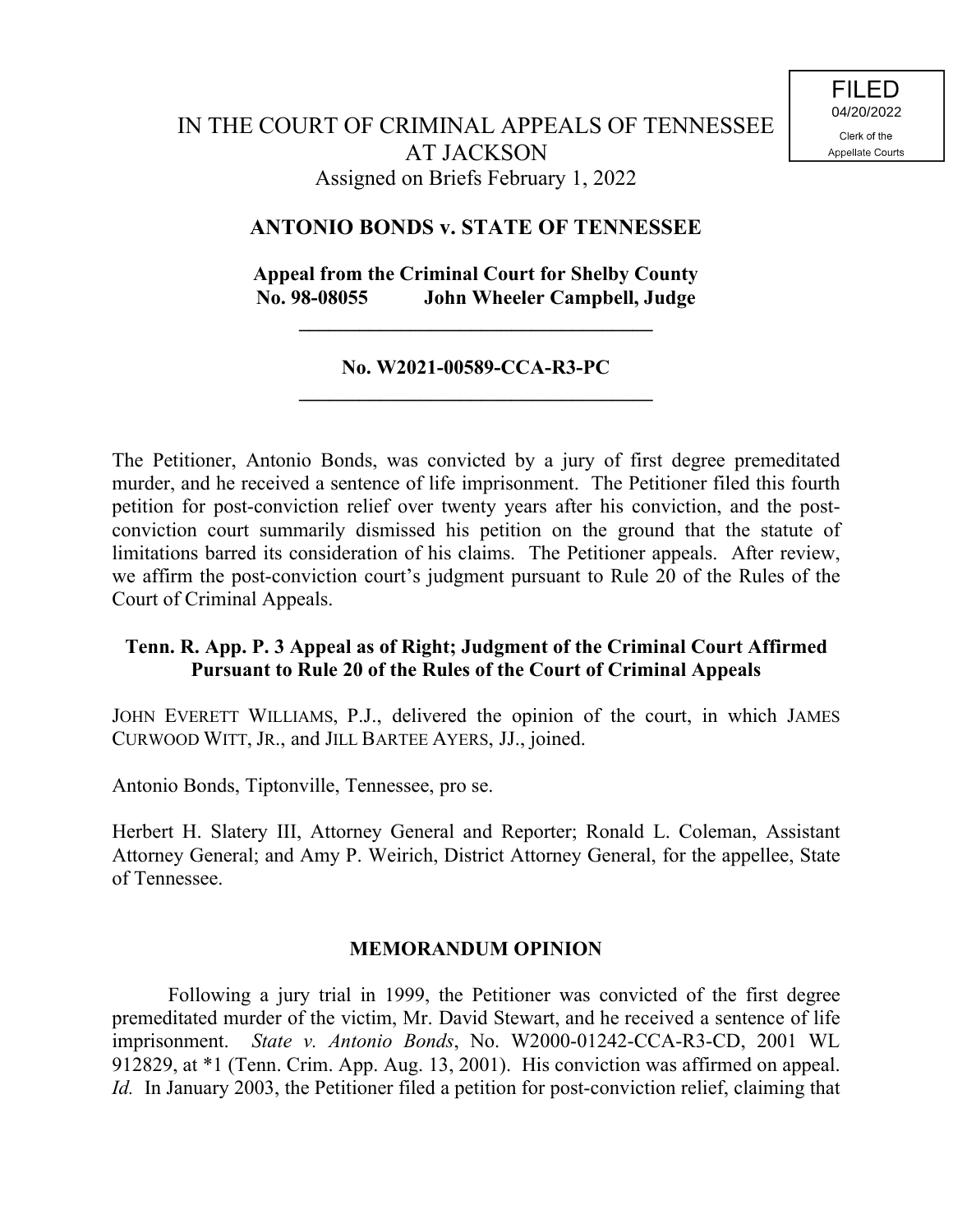he received ineffective assistance of counsel. *Antonio Bonds v. State*, No. W2003-00260- CCA-R3-PC, 2003 WL 22718186, at \*1 (Tenn. Crim. App. Nov. 14, 2003). The postconviction court summarily dismissed his petition because it determined that he failed to comply with the one-year statute of limitations, and the court's decision was affirmed on appeal. *Id.* at \*3.

In December 2005, the Petitioner filed a petition for writ of error coram nobis, claiming that he identified newly discovered evidence of his jail visitation records, a witness's arrest history, and the transcript of his preliminary hearing, which he maintained established that one witness for the State presented inconsistent and false testimony at trial and that a second witness for the State presented inconsistent testimony at trial. *Antonio Bonds v. State*, No. W2006-00343-CCA-R3-CO, 2006 WL 3516225 at \*1 (Tenn. Crim. App. Dec. 6, 2006), *abrogated in part by Nunley v. State*, 552 S.W.3d 800 (Tenn. 2018) (holding that a coram nobis proceeding is not the appropriate procedure for addressing *Brady* violations). The trial court dismissed his petition summarily on the basis that it was barred by the statute of limitations. *Id.* On appeal, we affirmed the trial court's decision because we concluded that the evidence was not "newly discovered" within the meaning of the statutes governing error coram nobis relief and because the Petitioner failed to exercise due diligence "in procuring the information at trial or through the remedy of a post-conviction proceeding." *Id.* at \*4. The Petitioner also asserted that the State's failure to disclose the above evidence violated the rule of law established in *Brady v. Maryland*, 373 U.S. 83, 83 (1963). *Antonio Bonds*, 2006 WL 3516225, at \*4. However, we concluded that the Petitioner was not entitled to relief on his *Brady* claim because the claim could have been previously litigated in a timely filed post-conviction petition. *Id.* Finally, we concluded that the Petitioner failed to establish any grounds on which the statute of limitations should be tolled. *Id.*

In May 2007, the Petitioner filed a "petition for delayed appeal," which the postconviction court treated as a motion to reopen post-conviction relief. *Antonio Bonds v. State*, No. W2009-00681-CCA-R3-PC (Tenn. Crim. App. July 24, 2009). The postconviction court denied the motion, as well as a second motion filed by the Petitioner after the initial order was entered. *Id.* On appeal, we dismissed the Petitioner's appeal because he failed to comply with the statutory requirements for appealing the postconviction court's decision. *Id.*

The Petitioner filed another petition for post-conviction relief in March 2010, claiming that he was entitled to tolling of the statute of limitations because the Tennessee Department of Correction failed to mail his 2003 petition in a timely manner. *Antonio Bonds v. State*, No. W2010-01515-CCA-R3-PC, 2011 WL 914981, at \*2 (Tenn. Crim. App. Mar. 16, 2011). On appeal, the Petitioner claimed among other arguments that he did not receive the arrest record of a witness for the State until September of 2004, and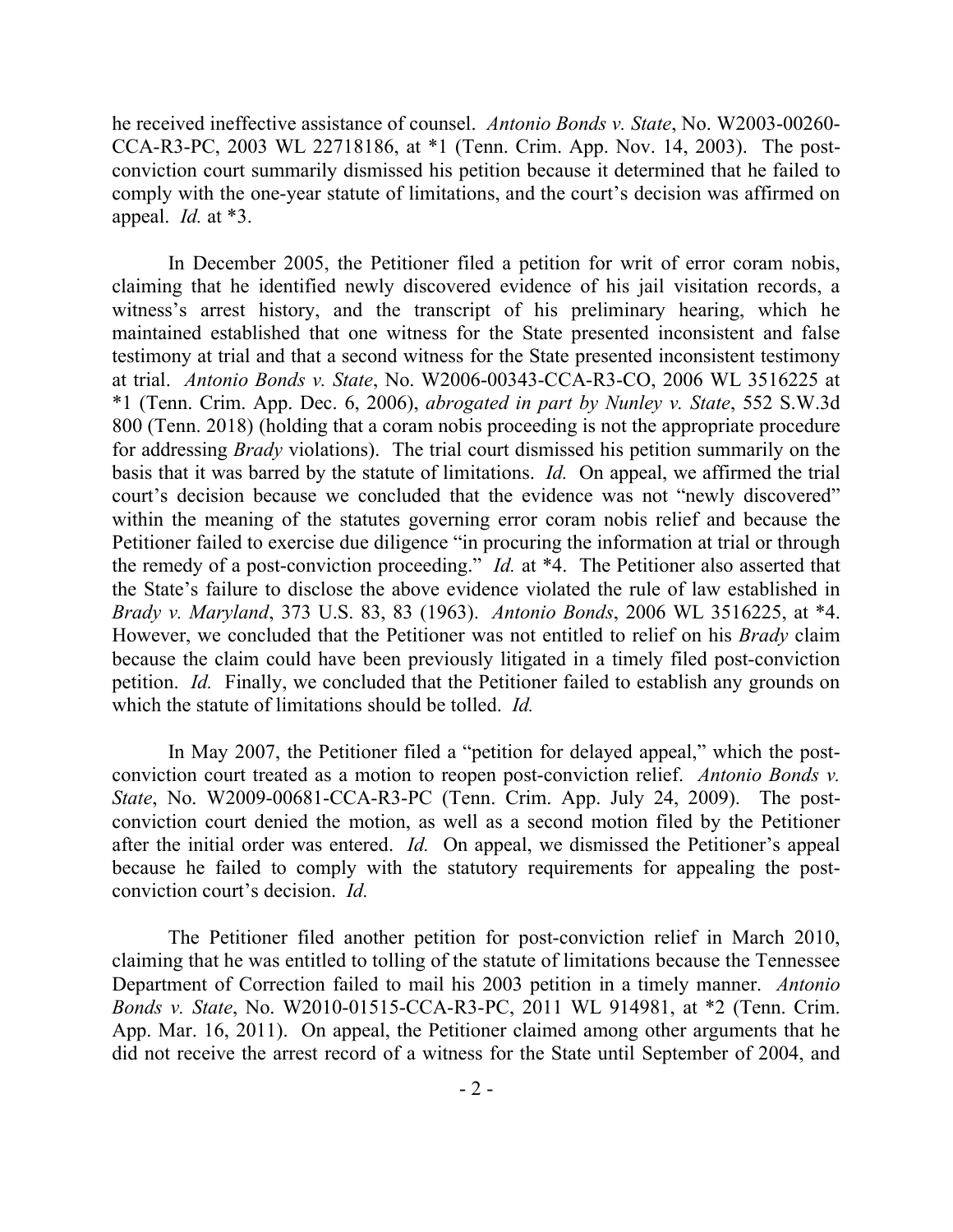that the record showed that the witness was arrested fourteen days before testifying against him and that the charges were dismissed after she testified. *Id.* at \*3. The postconviction court denied the petition summarily for failing to comply with the statute of limitations, and a panel of this court affirmed the post-conviction court's decision. *Id.* at  $*5.$ 

In November 2015, the Petitioner filed a "Petition for a Delayed Appeal," which the post-conviction court treated as a petition for post-conviction relief. *Antonio Bonds v. State*, No. W2015-02393-CCA-R3-PC, 2016 WL 4737162, at \*1 (Tenn. Crim. App. Sept. 9, 2016). The Petitioner claimed that prison officials failed to timely provide him a notary public and failed to timely return his petition to him, resulting in the untimely filing of his 2003 post-conviction petition. *Id.* at \*3. The post-conviction court entered an order summarily dismissing his petition for failure to comply with the statute of limitations, and this court affirmed its decision. *Id.* at \*3, 4.

On April 16, 2021, the Petitioner filed the present fourth petition for postconviction relief, claiming that the State failed to disclose evidence in violation of *Brady*, that the State failed to correct false evidence and perjured testimony, and that he received ineffective assistance of trial counsel. He requested statutory tolling of the statute of limitations based on the decision in *Nunley v. State*, 552 S.W.3d 800 (Tenn. 2018), which he claimed established a constitutional right that should be applied retroactively to his case. He also requested due process tolling of the statute of limitations based on the State's failure to disclose material evidence and requiring him to pay a \$427.50 fee to obtain it following trial. He claimed that his trial counsel requested the discovery on his behalf before trial and did not receive certain documents from the State. He did not allege when he requested the discovery file post-trial; however, he attached to his petition letters written to him by the district attorney's office in March 2018 regarding the amount it would charge for copying the discovery file. He claimed that he received the file on April 29, 2020, via mail after paying the amount requested. The Petitioner attached exhibits to his petition in support of his claims, including a letter written by "Demetrius Hollins," an inmate whose girlfriend was one of the State's witnesses, police reports, witness statements, and the assistant district attorney general's notes, which the Petitioner claimed were not disclosed to him prior to trial. The Petitioner alleged that the witness statements and other discovery would have served to impeach the testimony of the two witnesses who had connected him to the crime. While this appeal was pending, the Petitioner filed a supplemental record containing a documented request to pay a total of \$302.50 to the district attorney's office to "purchase AG File AR4638" on March 12, 2020, from his personal institutional funds account.

The post-conviction court entered an order on April 29, 2021, summarily dismissing the petition. The post-conviction court found that the Petitioner filed his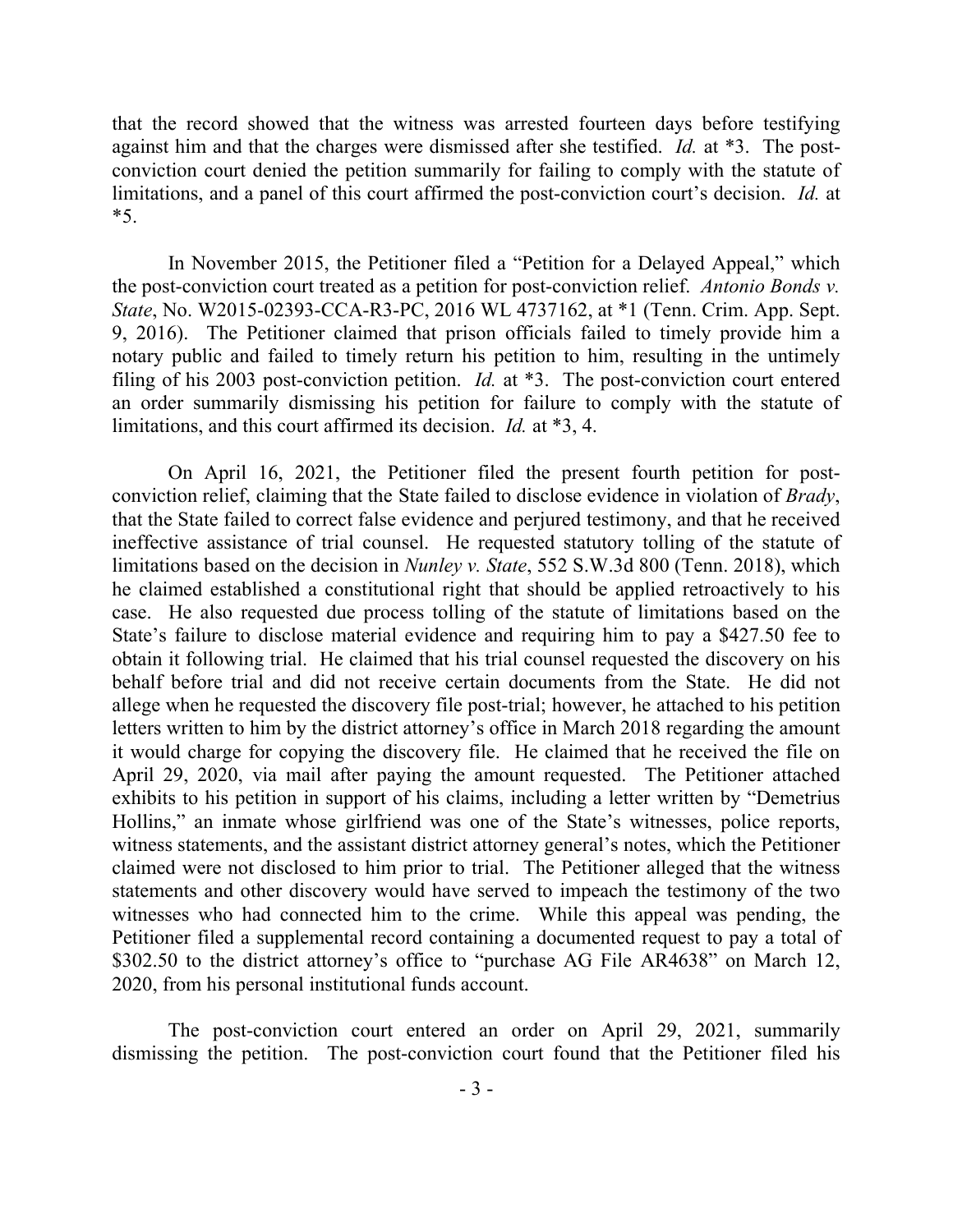petition beyond the one-year statute of limitations, that the *Nunley* decision did not establish a new constitutional right to be applied retroactively, and that he filed the petition more than one year after *Nunley* was decided. The court also found that the Petitioner could have obtained the discovery cited in his petition if he had filed his original petition in a timely manner. The court concluded that the Petitioner did not provide any basis for tolling the statute of limitations. The Petitioner appeals the summary dismissal of his petition.

On appeal, the Petitioner claims that the post-conviction court erred in dismissing his petition without a hearing because he is entitled to statutory tolling of the statute of limitations based on the *Nunley* decision, because he is entitled to due process tolling based on the State's failure to disclose *Brady* material, and because the post-conviction court failed to make findings of fact. The State responds that the petition was properly dismissed because it was filed outside the statute of limitations and that the Petitioner is not entitled to tolling. We agree with the State.

A petitioner may request post-conviction relief by asserting that his conviction or sentence is void or voidable because of the abridgment of his constitutional rights provided by the Tennessee or the United States Constitutions. T.C.A. § 40-30-103. To obtain post-conviction relief, a petitioner must prove the allegations of fact made in the petition by clear and convincing evidence. T.C.A. § 40-30-110(f). However, if it plainly appears from the face of the petition that it was not filed within the time permitted in the statute of limitations, the post-conviction court shall enter an order dismissing the petition. T.C.A. § 40-30-106(b). Under Tennessee Code Annotated section 40-30- 102(a), a post-conviction relief petition must be filed "within one (1) year of the date of the final action of the highest state appellate court to which an appeal is taken or, if no appeal is taken, within one (1) year of the date on which the judgment became final, or consideration of the petition shall be barred." The limitation period "shall not be tolled for any reason, including any tolling or saving provision otherwise available at law or equity." *Id.* The Petitioner's time for filing a petition for post-conviction relief expired one year following our supreme court's December 27, 2001 order denying his application for permission to appeal. *Antonio Bonds*, 2003 WL 22718186, at \*1. Thus, the statute of limitations for requesting post-conviction relief concluded on December 27, 2002. The Petitioner's current petition filed in April 2021, therefore, is untimely.

The Petitioner claims that the Tennessee Supreme Court's decision in *Nunley v. State*, 552 S.W.3d 800 (Tenn. 2018), established a new constitutional right to be applied retrospectively and that the one-year statute of limitations for filing a post-conviction petition should be tolled as a result. Pursuant to Tennessee Code Annotated section 40- 30-102(b)(1), a post-conviction court has jurisdiction to consider a post-conviction petition filed outside the statute of limitations if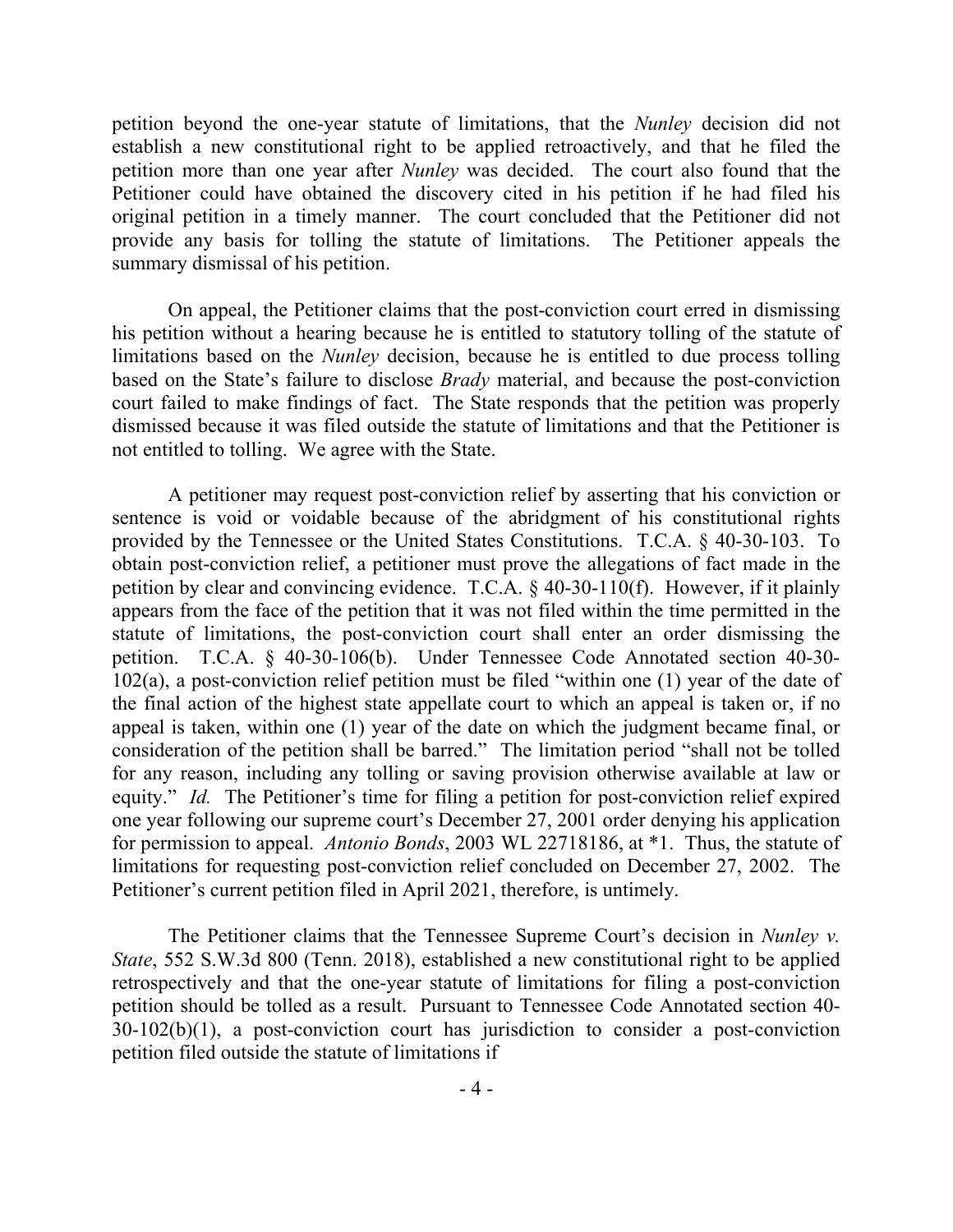The claim in the petition is based upon a final ruling of an appellate court establishing a constitutional right that was not recognized as existing at the time of trial, if retrospective application of that right is required. The petition must be filed within one (1) year of the ruling of the highest state appellate court or the United States supreme court establishing a constitutional right that was not recognized as existing at the time of trial[.]

The Tennessee Supreme Court filed its opinion in *Nunley* in July 2018, and the Petitioner did not file his petition until April 2021. Because the Petitioner failed to file his petition within one year of the *Nunley* decision, he cannot rely upon *Nunley* as a basis for tolling the statute of limitations.

The Petitioner also argues that he is entitled to due process tolling of the statute of limitations. Our courts have recognized that due process occasionally requires the statute of limitations to be tolled. *See Williams v. State*, 44 S.W.3d 464, 468 (Tenn. 2001); *Burford v. State*, 845 S.W.2d 204, 209 (Tenn. 1992). "A petitioner is entitled to due process tolling upon a showing (1) that he or she has been pursuing his or her rights diligently, and (2) that some extraordinary circumstance stood in his or her way and prevented timely filing." *Whitehead v. State*, 402 S.W.3d 615, 631 (Tenn. 2013) (citing *Holland v. Florida*, 560 U.S. 631, 649 (2010)). This standard "applies to all due process tolling claims, not just those that concern alleged attorney misconduct." *Bush v. State*, 428 S.W.3d 1, 22 (Tenn. 2014). The standard for pursuing one's rights diligently "'does not require a prisoner to undertake repeated exercises in futility or to exhaust every imaginable option, but rather to make reasonable efforts'" to pursue his or her claim. *Whitehead*, 402 S.W.3d at 631 (quoting *Downs v. McNeil*, 520 F.3d 1311, 1323 (11th Cir. 2013)). However, due process tolling "must be reserved for those rare instances where due to circumstances external to the party's own conduct—it would be unconscionable to enforce the limitation period against the party and gross injustice would result." *Id.* at 631-32 (quoting *Harris v. Hutchinson*, 209 F.3d 325, 330 (4th Cir. 2000)). Whether the statute of limitations should be tolled by due process is a mixed question of law and fact reviewed de novo on appeal. *Id.* at 621.

In the present case, there is no evidence in the record demonstrating the Petitioner tried to obtain the discovery before  $2018<sup>1</sup>$ . He did not allege in his petition that he tried

 $\overline{a}$ 

<sup>&</sup>lt;sup>1</sup> We note that the Petitioner attached to his appellate brief several letters which he claims substantiate his attempts to seek discovery from the State following his conviction. However, we decline to consider this documentation because it is not in the appellate record. *See Ricky Flamingo Brown, Sr., v. State*, No. M2002-02427-CCA-R3-PC, 2003 WL 21362197, at \*2 (Tenn. Crim. App. June 13, 2003) (supporting documentation attached to the petitioner's